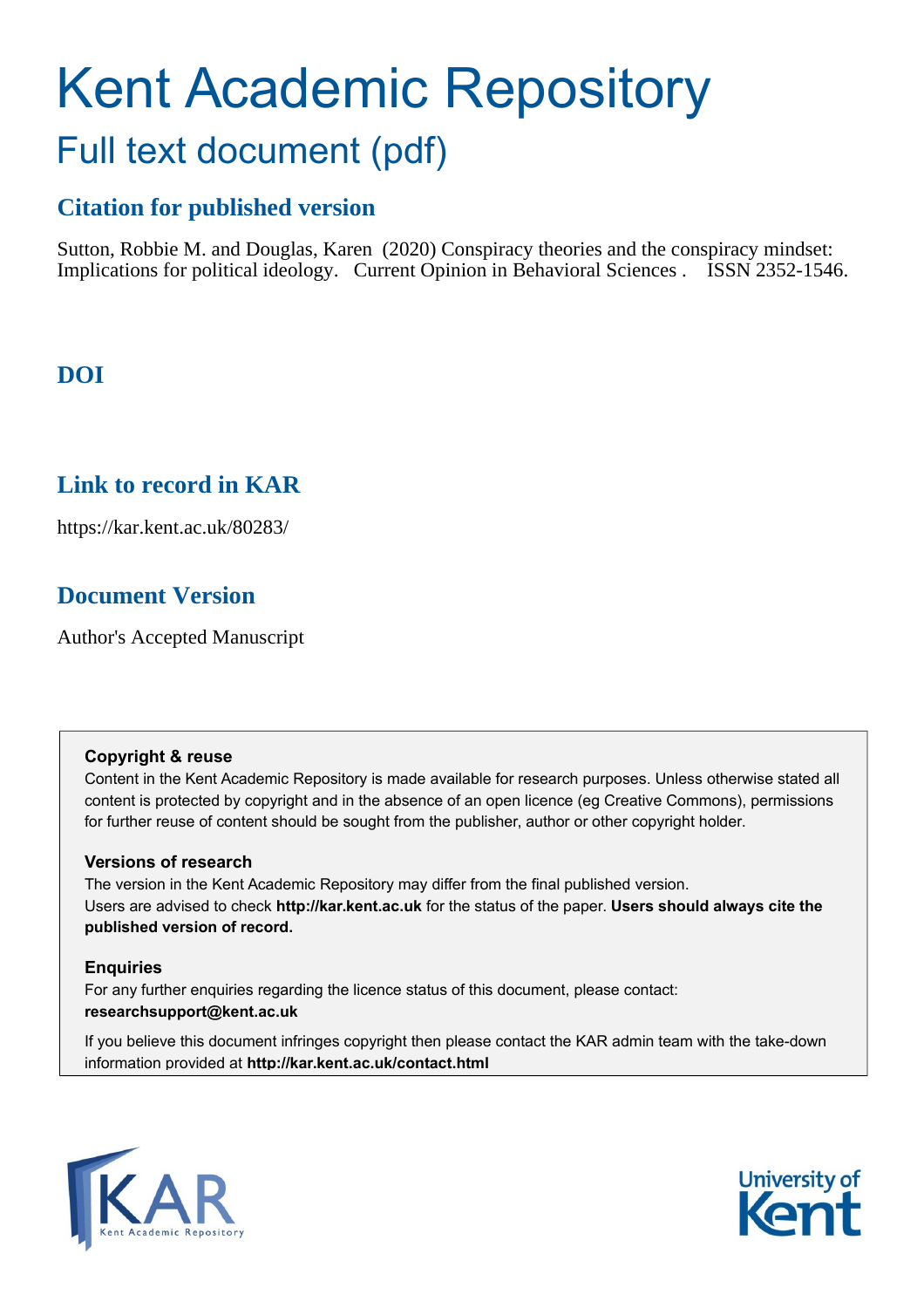## **Conspiracy theories and the conspiracy mindset: Implications**

## **for political ideology**

Robbie M. Sutton and Karen M. Douglas

University of Kent

## **Corresponding authors:**

Robbie M. Sutton and Karen M. Douglas

School of Psychology

University of Kent

Canterbury, Kent, CT2 7NP

United Kingdom

Ph: +44 1227 824758, Fax: +44 1227 827030

Email: r.sutton@kent.ac.uk; k.douglas@kent.ac.uk

*Article in press: Current Opinion in Behavioral Sciences*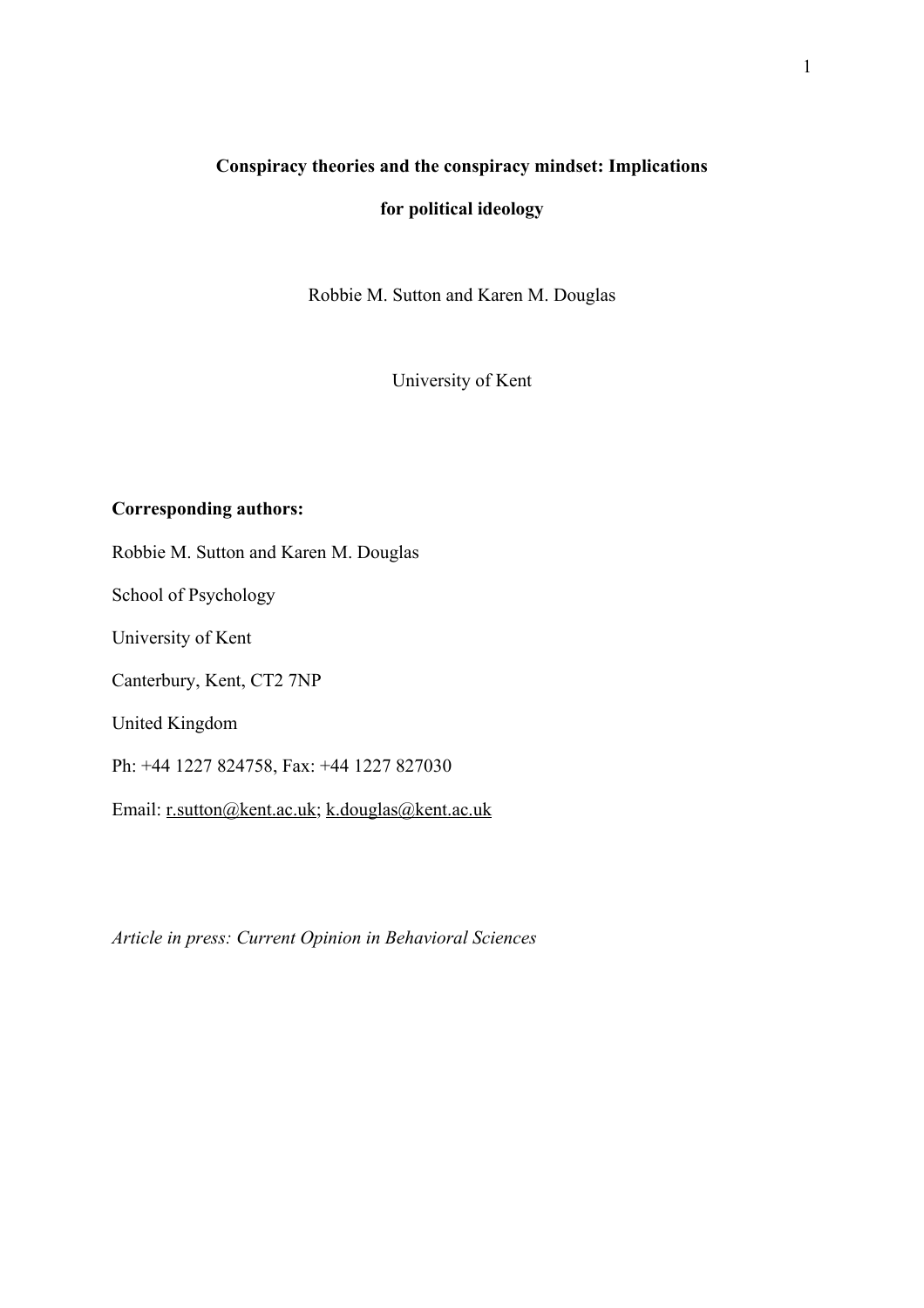## **Highlights**

- Conspiracy beliefs have a range of important political correlates and consequences, several of which undermine trust and participation in the processes of conventional liberal democracy
- They are not the preserve of the ideological left or right, and are more common at ideological extremes, though may be strongest at the extreme right
- There are reliable individual differences in a generalized predisposition to believe in conspiracy theories
- This predisposition has been characterized as a conspiracy mindset, and more specifically a generalized political attitude
- Problems with this characterization are identified and alternative ways of understanding the ideological significance of conspiracy theories are discussed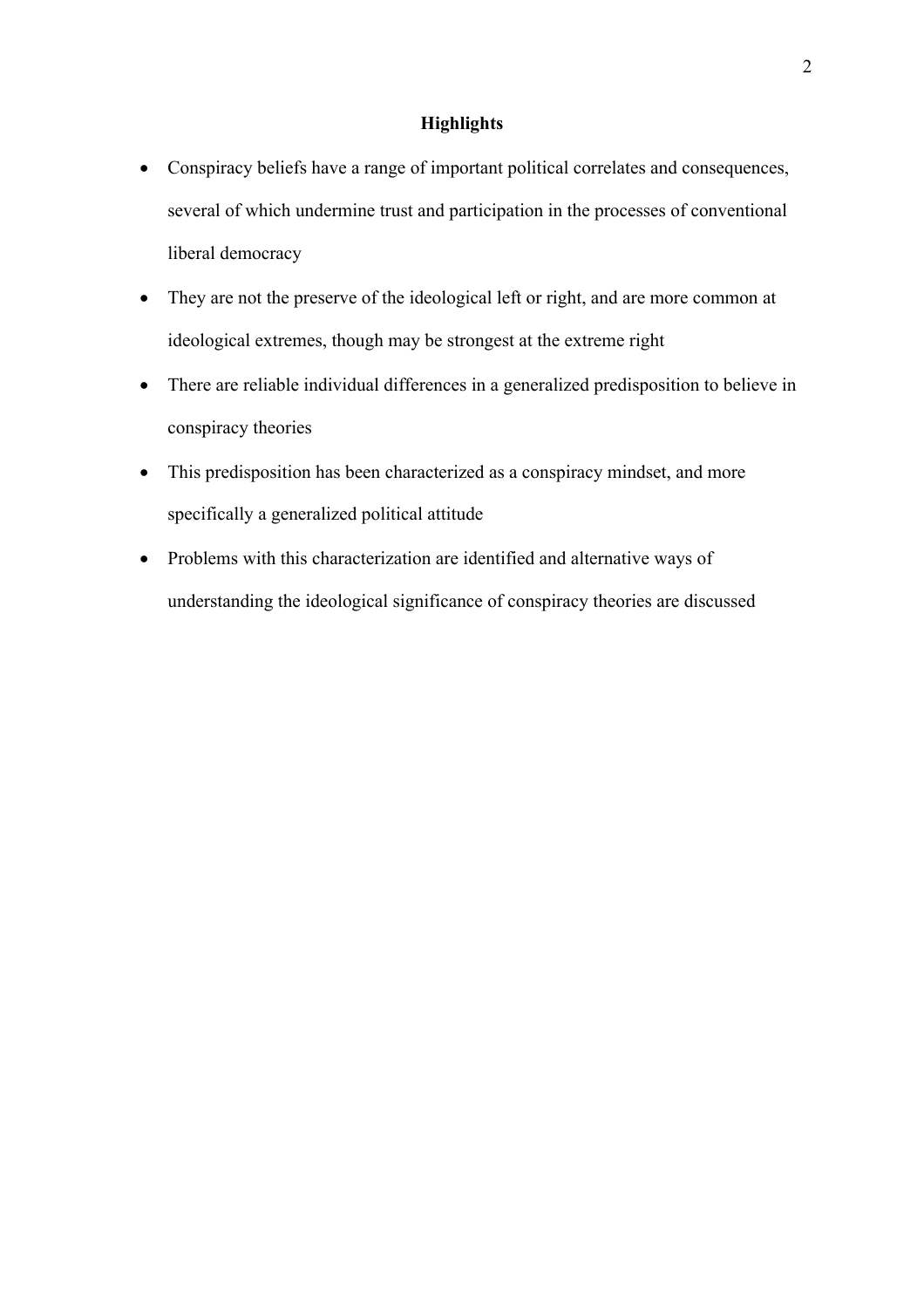#### **Abstract**

We consider the significance of belief in conspiracy theories for political ideologies. Although there is no marked ideological asymmetry in conspiracy belief, research indicates that conspiracy theories may play a powerful role in ideological processes. In particular, they are associated with ideological extremism, distrust of rival ideological camps, populist distrust of mainstream politics, and ideological grievances. The "conspiracy mindset" characterizes the ideological significance of conspiracy belief, and is associated with measuring conspiracy belief by means of abstract propositions associated with aversion and distrust of powerful groups. We suggest that this approach does not pay sufficient attention to the nonrational character of specific conspiracy beliefs and thus runs the risk of mischaracterizing them, and mischaracterizing their ideological implications.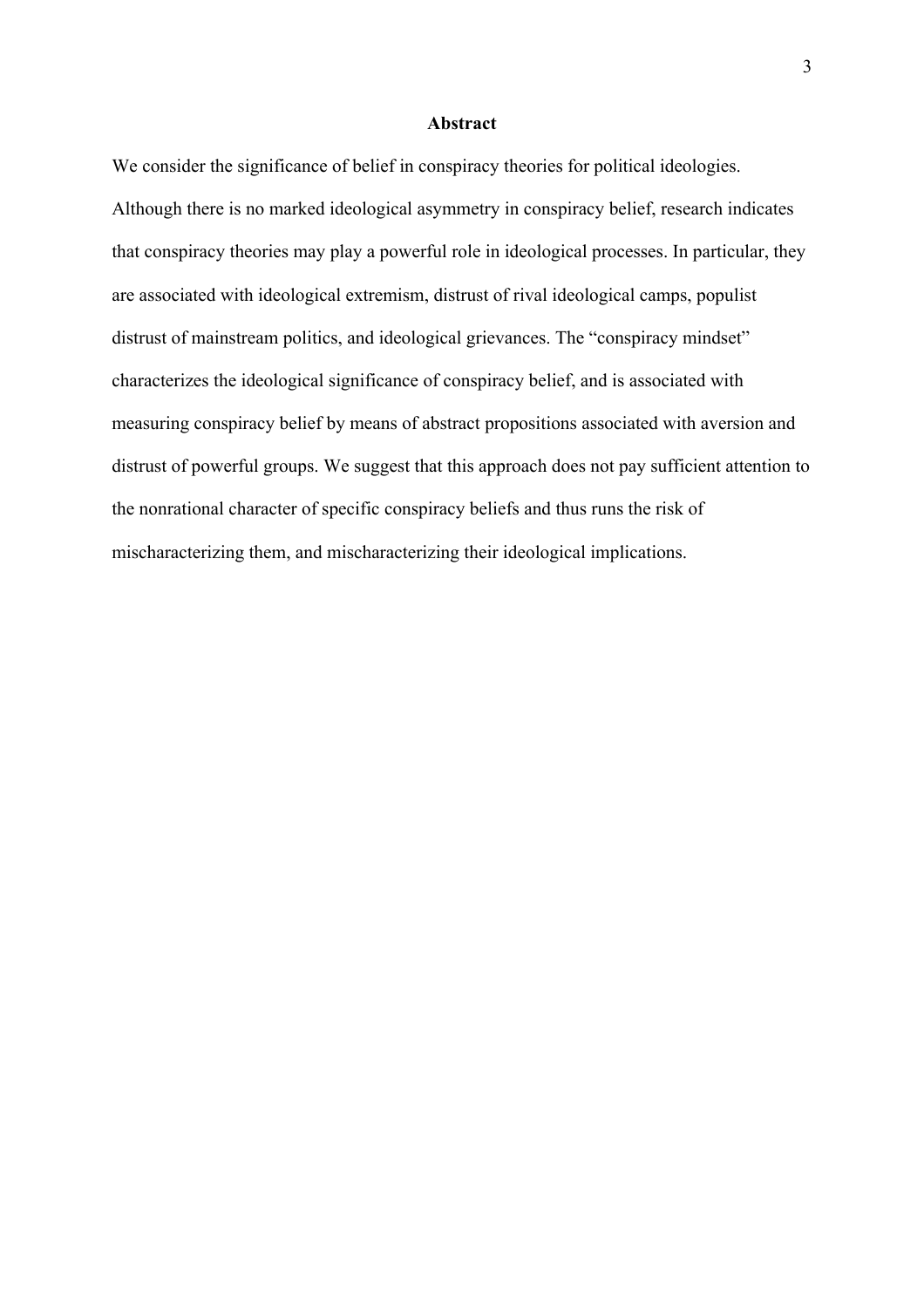#### **Conspiracy theories and the conspiracy mindset: Implications**

#### **for political ideology**

More and more, conspiracy theories seem to permeate politics. It is fitting, therefore, that researchers in the behavioral sciences are paying more and more attention to them. Despite an explosion of research into conspiracy theories in recent years, and the appearance of several review articles [1, 2, 3], no review has yet focused on their ideological significance. In this article, we review recent research and theorizing to address important questions concerning the interplay between conspiracy theories and ideology. We address, for example, where on the liberal-conservative ideological spectrum conspiracy believers are most likely to be found, and how conspiracy theories shape ideological conflict, competition, and compromise. We also address how the ideological significance of conspiracy beliefs is being theorized. Like many episodes of rapid explanation, the growth of research on conspiracy theories has witnessed enormous creativity and industry, with less emphasis on deliberate reflection. The profusion of constructs, measures, hypotheses, and theoretical perspectives has outpaced efforts to prune or critique them. Thus, we offer some critical observations about arguably the most directly relevant theoretical perspective on the ideological character of conspiracy belief—namely the view that beliefs in conspiracy theories comprise (or arise from) a conspiracy mindset.

### **Conspiracy belief, politics, and ideology**

Conspiracy beliefs are to be found on both sides of the ideological spectrum. Leaders from Chavez [4] to Trump and Bolsonaro have made use of them. Specific conspiracy theories have clearly had distinct political implications, and have resonated with distinct political ideologies. They appear to have been part and parcel, for example, of Americans' distrust of government throughout the  $20<sup>th</sup>$  and  $21<sup>st</sup>$  centuries [5]. Antisemitic [6], and more recently Islamophobic conspiracy theories [7], have been important in right-wing and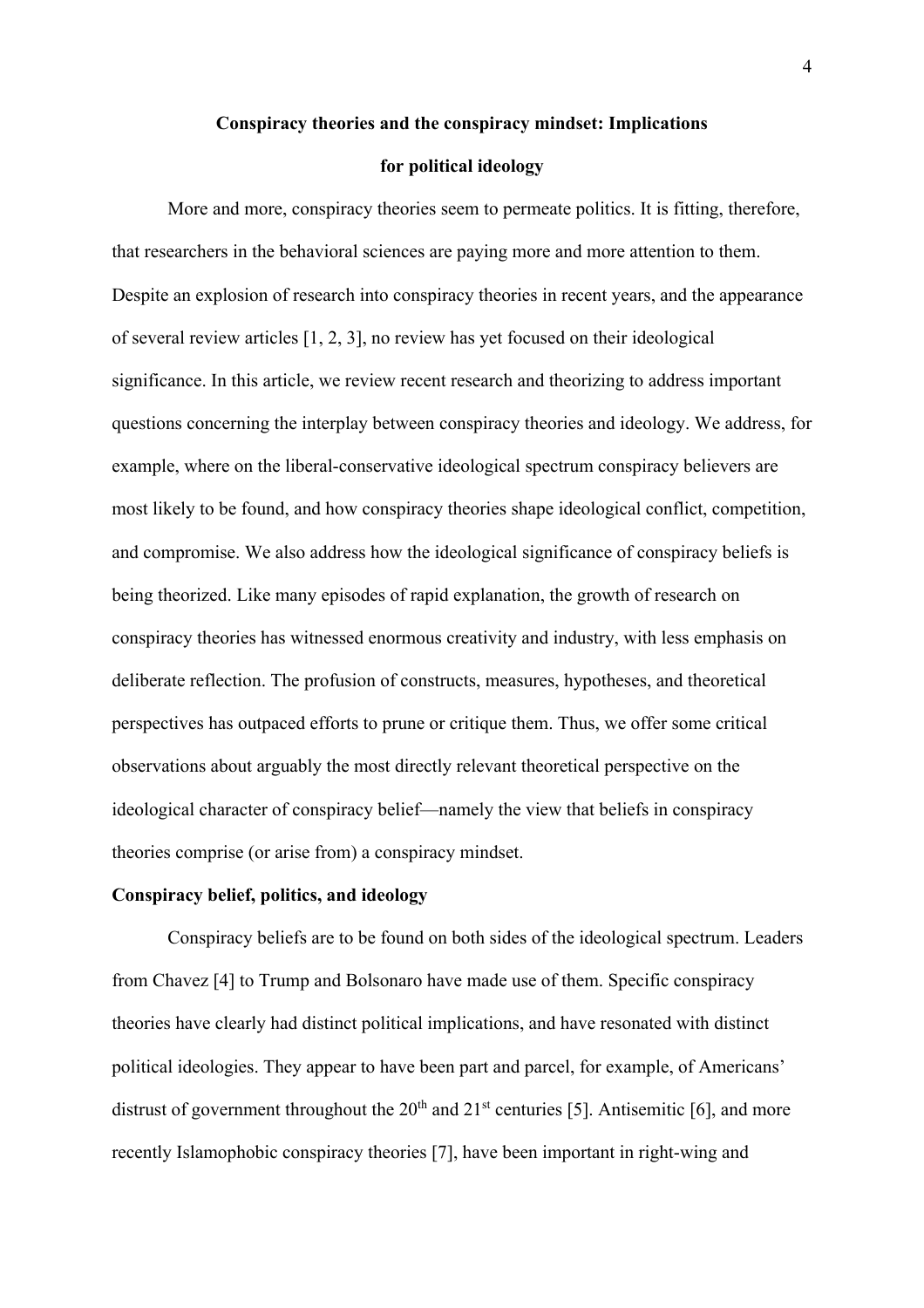nationalistic thinking, and may have helped animate political events such as Brexit. Conspiracy theories appear on both sides of the ideological divide surrounding climate change—free-market conservatives in the US perceive an alarmist hoax cooked up by governments and scientists, while environmentalists perceive a motivated effort to discredit the science, cooked up by the oil industry and its stooges [8].

Though different conspiracy theories clearly appeal to different audiences and may have different effects [9], they share underlying properties. In general, conspiracy theories are defined as "attempts to explain the ultimate causes of significant social and political events and circumstances with claims of secret plots by two or more powerful actors" [2, p.4]. One of the earliest and most robust findings to emerge from research on the psychology of conspiracy theories is that people who believe one conspiracy theory are likely to believe others [10]. This finding is so robust that researchers often measure conspiracy beliefs by presenting participants with conspiracy theories spanning topics as diverse as alien cover-ups, the deaths of John F. Kennedy and Princess Diana, and HIV/AIDS [11]. Endorsements of these disparate conspiracy theories are so strongly correlated that they turn out to comprise scales with very good internal consistency (typically, Cronbach's  $\alpha$  > .80; [11]). The correlation between conspiracy beliefs is so powerful that it may survive even when conspiracy theories are mutually contradictory [12] (but see [13]).

This robust correlation is very important. It shows that the causes and consequences of belief in one conspiracy theory are likely to generalize to others. This means that social scientists can theorize about conspiracy theories in general [14], and study questions like, "what leads people to believe in conspiracy theories?" [1], "what are their consequences?" [15, 16, 17] and "what is the ideological significance of belief in conspiracy theories?".

One way to address the last of these questions is to examine whether there is any ideological asymmetry in the generalized tendency to believe in conspiracy theories. Few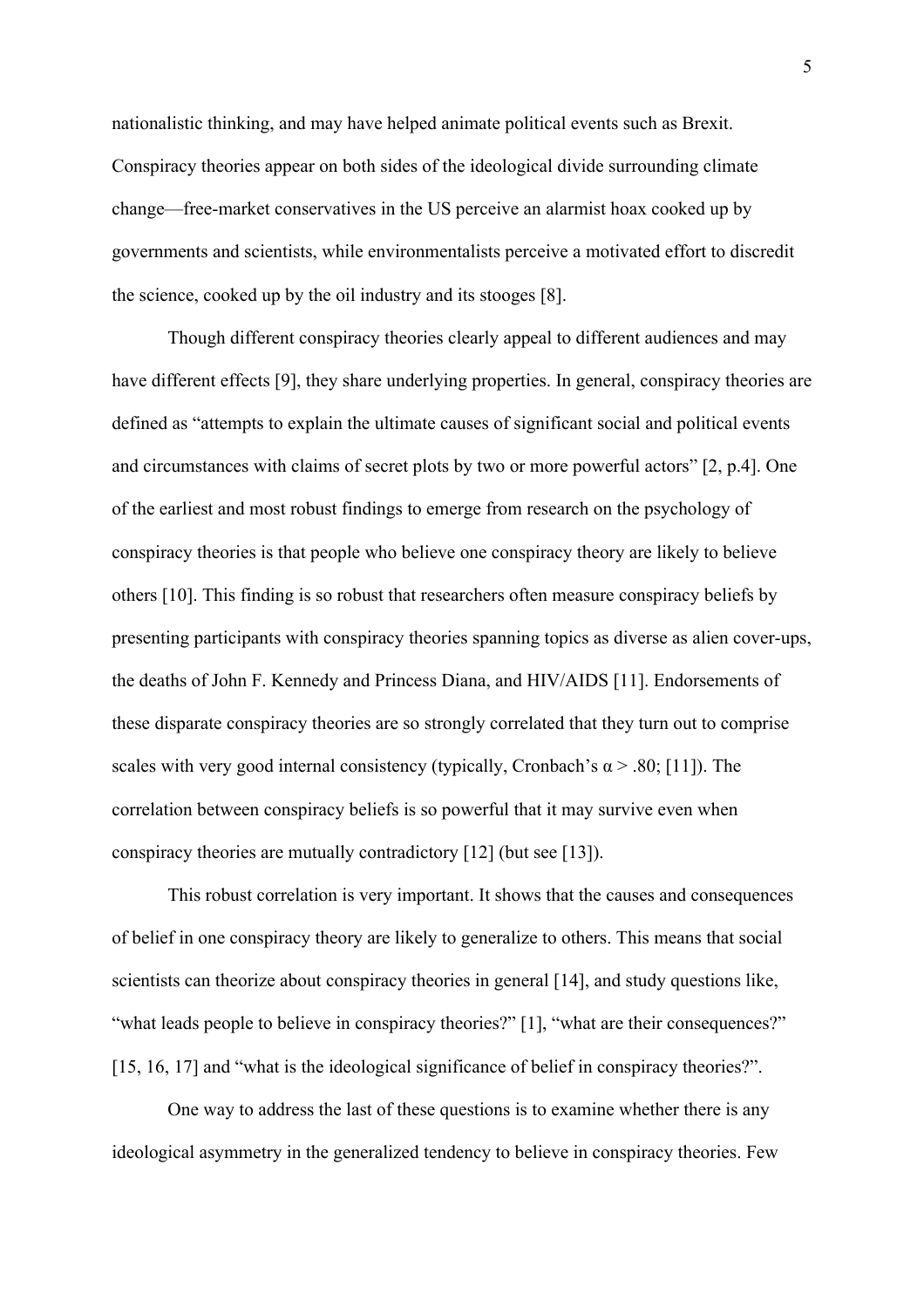studies have been devoted to this question, and more research is needed. Thus far, studies suggest that there is little difference between liberals and conservatives. Instead, evidence from surveys [18] and observational studies [19, 20] suggests that general belief in conspiracy theories is strongest at either extreme of the political spectrum, though it may be stronger at the right-hand extreme [18]. In other words, conspiracy beliefs appear to be associated with ideological polarization, rather than with liberalism or conservatism in particular. In turn, this suggests that they affect ideological intergroup dynamics, rather than reinforcing any ideology in particular.

This conclusion is reinforced by research into the tendency to believe in conspiracy theories in a selective or partisan fashion. In the US for example, conservatives are more likely to believe that Barack Obama was not born in their country while liberals are more likely to believe that the Bush administration intentionally lied about Iraq's possession of weapons of mass destruction [21]. As we might expect from research on motivated political reasoning [22], people on each side of the ideological spectrum tend to believe in conspiracy theories that discredit and impugn the motives of the other. This clearly has the potential to problematize relations between rival ideological camps.

In this case, there is also some evidence of ideological asymmetry—conservatives' belief in specific conspiracy theories may be more partisan than liberals'. In other words, they are more likely to favor conspiracy theories that accuse their ideological opponents of wrongdoing, and reject conspiracy theories that implicate their own side [21]. This finding is remarkably consistent with evidence that compared to liberals, US conservatives have historically been more partisan in their trust and distrust of incumbent governments (as a function of whether they are Republican or Democrat [23]), and may be ascribed to ideological differences in the ability or willingness to think in nuanced ways [24, 25].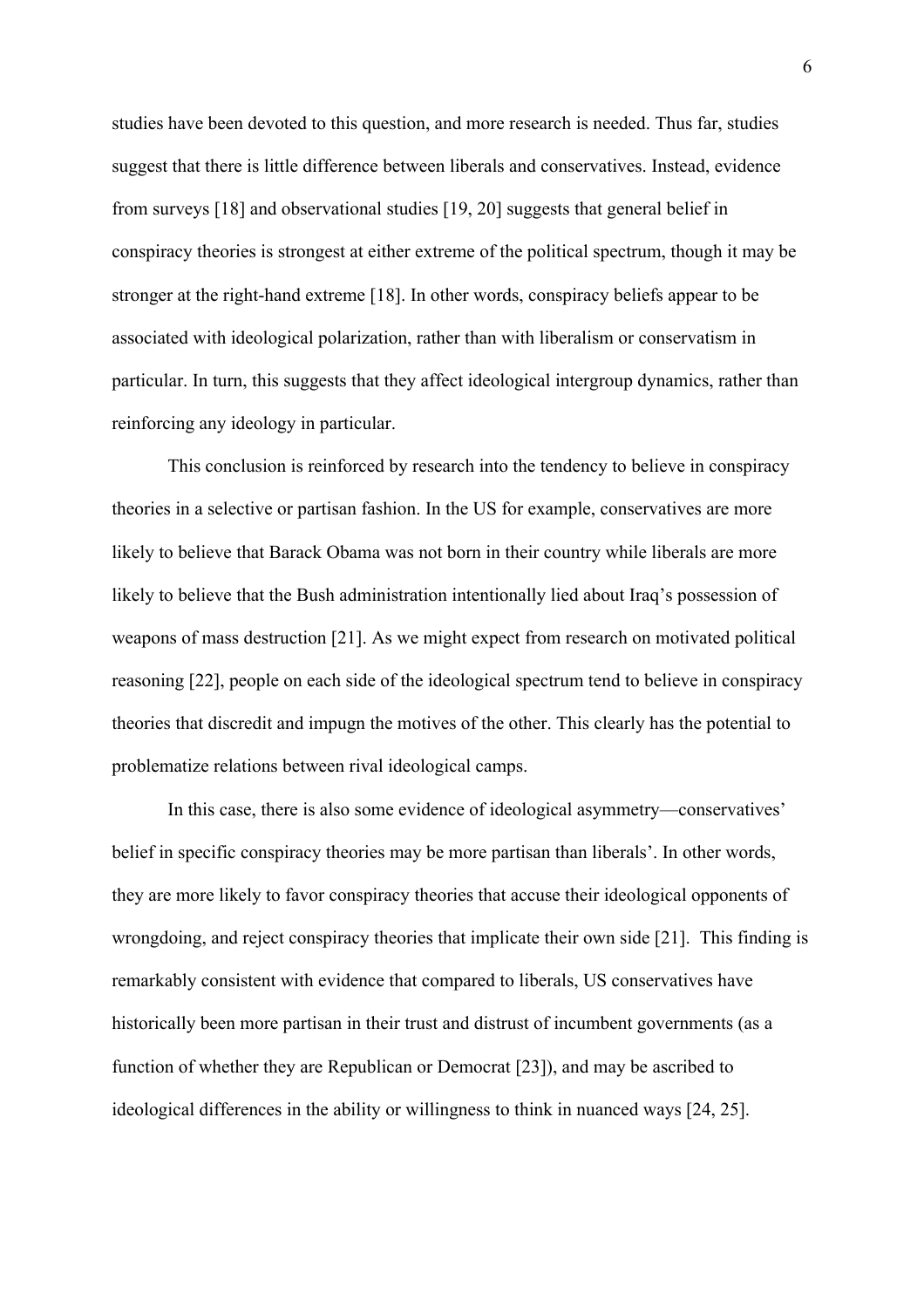The association between conspiracy belief and ideological extremity and distrust makes sense when we look at the content of conspiracy theories. They imply that small, elite groups are malign, powerful, and unaccountable, and are responsible for shaping world events and political systems [26, 27]. They imply that institutions meant to provide democratic checks and balances, such as the civil service and media, are either complicit or ineffective [28], and will be unlikely to respond to the people's demands for change [29]. Since civic and political institutions cannot be relied upon, it makes sense to withdraw from mainstream civic and political processes [30], or to take alternative, non-normative forms of collective action [31]. In particular, conspiracy beliefs appear to resonate not only with ideological extremity but with populism, which casts 'people' as the homogenous, benign victims of malign political forces, and which resists location on a unidimensional liberalconservative spectrum [32]. Importantly, conspiracy theories may make it more difficult for the losing side in any political process to accept their loss [20].

In sum, conspiracy theories do not seem to resonate specifically with either liberalism or conservatism. However, they appear highly relevant to the political contest between these ideologies, moving it away from the regulated processes of normative political activities and the seeking of moderation, compromise, and consensus. Their net effect is likely to be political polarization, prejudice, and grievance. Thus, although conspiracy theories often involve the open and exuberant critique of powerful interests, their unchallenged dissemination and uncritical consumption may represent a threat to democracy [29]. With this in mind, we now turn to a critique of the most relevant account of the political and ideological character of conspiracy belief so far—that of the conspiracy mindset.

#### **Theorizing the ideological relevance of conspiracy beliefs**

Imhoff and Bruder [26] postulate that there is a "conspiracy mindset… associated with disliking powerful societal groups and perceiving them as responsible for political and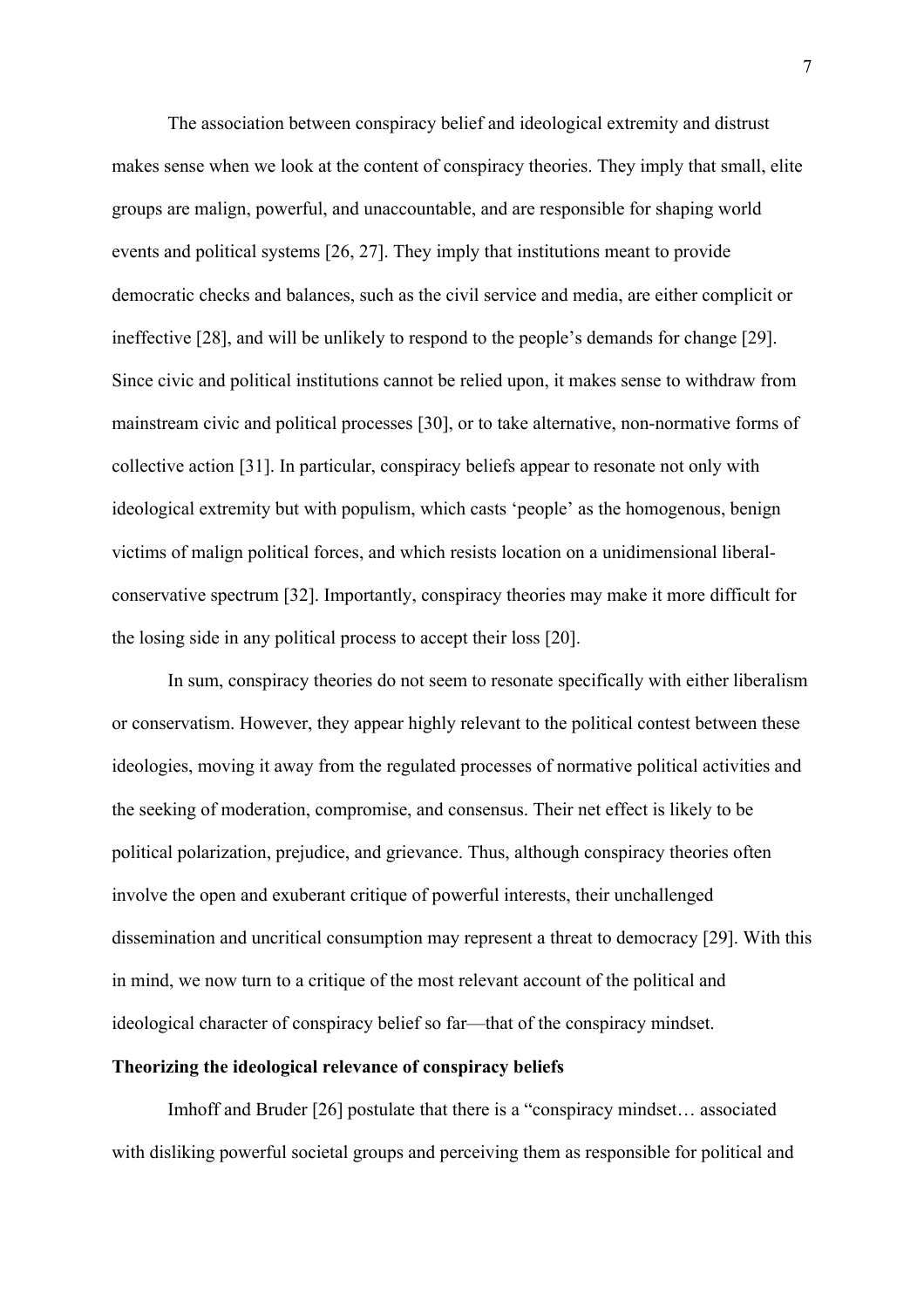economic events with negative implications" (p. 26). They argue that this mindset is a "generalised political attitude" (p. 39), related to but distinct from other generalized political attitudes such as right-wing authoritarianism. Indeed, they found evidence for this argument, and also found that conspiracy mindset predicted specific political attitudes, such as anti-American and anti-capitalist attitudes. In describing conspiracy belief as comprising (or arising from) a mindset, this approach follows scholars across disciplines [10, 20, 33, 34, 35, 36, 37]. However, the mindset construct is importantly ambiguous in both lay meaning and psychological theory. It can refer (among other things) to a set of cognitive processes, or to a set of beliefs. Making the ambiguity worse, authors seldom explicate what they mean by these general terms, nor do they discuss their origins in psychological theory [38]. How, then, should we see a conspiracy mindset? Is it a set of cognitive processes, or a set of beliefs?

One of the most influential theories of a conspiracy mindset captures both meanings. Goertzel [10] argued that each conspiracy belief adopted by an individual reinforces other conspiracy beliefs, and makes the individual more receptive to conspiracy theories that they may encounter later. Goertzel argued that people with this self-reinforcing "monological" belief system prefer explanations of an event according to their consistency with conspiracy theories about other events, rather than available evidence relating to the event itself. For example, one does not need to know all the facts to decide whether 9/11 was an inside job; one only needs to "know" that the moon landings were faked, and that the CIA was complicit in the assassination of John F. Kennedy. Unfortunately, this account has several problems [14, 39], not least evidence that conspiracy believers may be more, rather than less, open to experience [40], and more, rather than less, concerned with the specific facts of controversial cases such as the 9/11 attacks [41].

In contrast, other scholars have proposed that a conspiracy mindset comprises a set of specific beliefs held together by a general, "nuclear idea" [12, p.771]. In this vein, Popper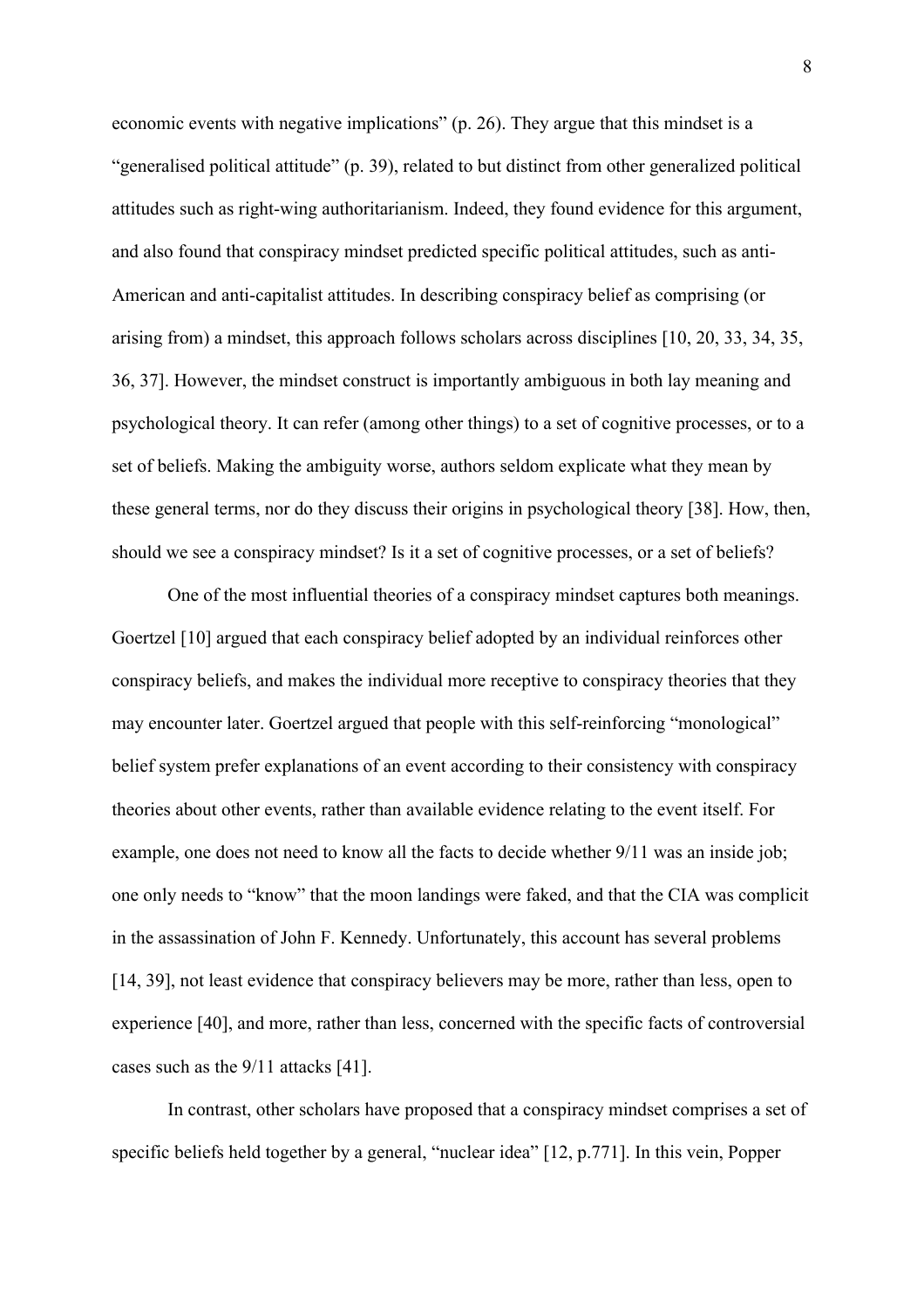[27] argued that conspiracy beliefs are sustained by a "conspiracy theory of history" namely, the belief that the course of history is determined by the will of a few powerful individuals and groups. Thus, the Nazi regime believed that the defeat and humiliation of Germany had been orchestrated by Jews and Bolsheviks. In turn they believed that by following the will of their leader, they could not only reverse their fortunes but install a new and enduring utopia—effectively countering one grand conspiracy with their own. The characterization of conspiracy beliefs as a political attitude [26] seems to be an example of this kind of mindset. When researchers set out to measure it, they generally construct scales that are relatively abstract and generic (e.g., "A lot of important information is deliberately concealed from the public out of self-interest" [34], see also 26, 42]), distinct from other more specific measures of conspiracy belief (e.g., "The Apollo moon landings never happened and were staged in a Hollywood film studio" [11]).

Another important ambiguity confronts this type of conspiracy mindset. Sometimes, researchers attempt to explain why people believe in specific conspiracy theories. For example, conspiracy belief has been described as being "un[der]pinned by a relatively small number of generic assumptions about the typicality of conspiratorial activity" [34, p.1]. Elsewhere it has been argued that "the endorsement of specific conspiracy theories depends to a large extent on individual differences in the general tendency to adopt such beliefs" [43, p.1]. Further, a measure of "conspiracy mentality" has been tested as a predictor of belief in a set of specific conspiracy theories [42]. At other times, the conspiracy mindset may be intended merely as a way of characterizing a predisposition to believe in conspiracy theories [26]. In this instance, the latent variable underlying measures of conspiracy mindset and those underlying belief in multiple, specific conspiracy theories may well be one and the same, and it would be circular to hypothesize that a conspiracy mindset causes conspiracy beliefs.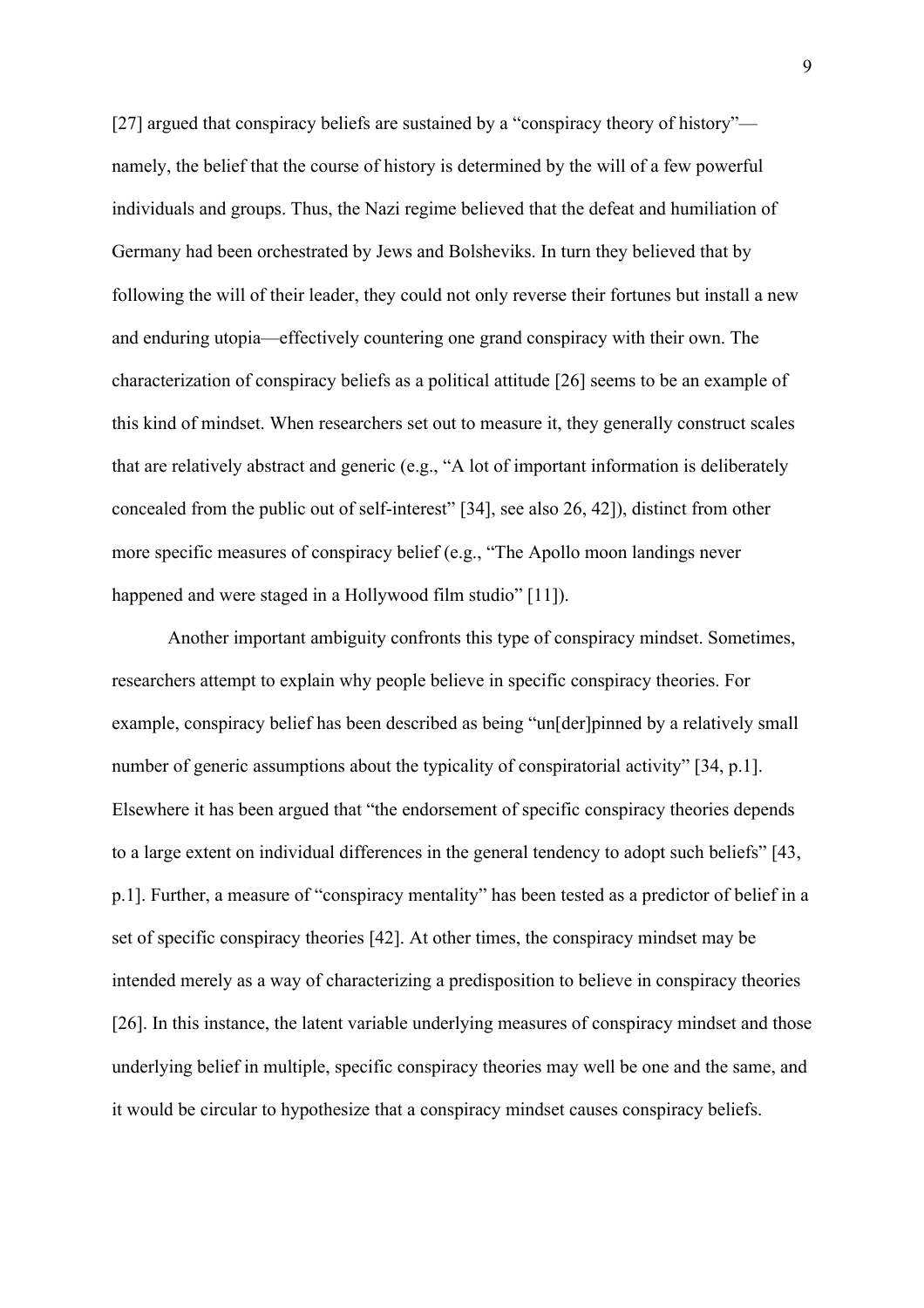Resolving this theoretical ambiguity is difficult. To date, there is no evidence that a conspiracy mindset is psychometrically distinct from, or causative of, conspiracy beliefs. Therefore, the hypothesis that it underpins conspiracy beliefs is viable in principle, but has yet to be supported. On the other hand, if the conspiracy mindset is meant to be a characterization rather than a causal account of conspiracy belief, its conceptual contribution to the literature on conspiracy belief is arguably heuristic or didactic, insofar as no new variable or process is being introduced. Similarly, its empirical contribution is essentially psychometric insofar as it introduces a new more abstract measure of conspiracy belief. Thus far, the evidence does not show that measures of conspiracy mindset capture conspiracy belief better than other measures [11]. Nonetheless, they have the advantage of applicability across time and contexts.

A more serious problem may be that the conspiracy mindset runs the risk of *mis*characterizing belief in conspiracy theories. Specific conspiracy theories tend to have a number of features that, all else equal, make them less reliable than other explanations. For example, they often stem from unreliable and unaccountable sources, and require that a number of alleged conspirators executed their roles competently and have since held their silence [44]. The normative disadvantages of conspiracy theories help explain why indices of irrational or nonrational thinking, and reduced willingness or ability to process, are associated with belief in them [1, 4, 45, 46]. Therefore, while the conspiracy mindset is defined as a political *attitude*, it could also be defined as comprising a general *susceptibility* to implausible beliefs [47]. This susceptibility may be lost in more abstract measures.

This is important for two reasons. First, defining and measuring the conspiracy mindset only as a political attitude, and not also as a susceptibility, alters its psychological character, and likely causes it to deviate conceptually and empirically from belief in specific conspiracy theories. Indeed, one recent study found that a measure of conspiracy mindset, but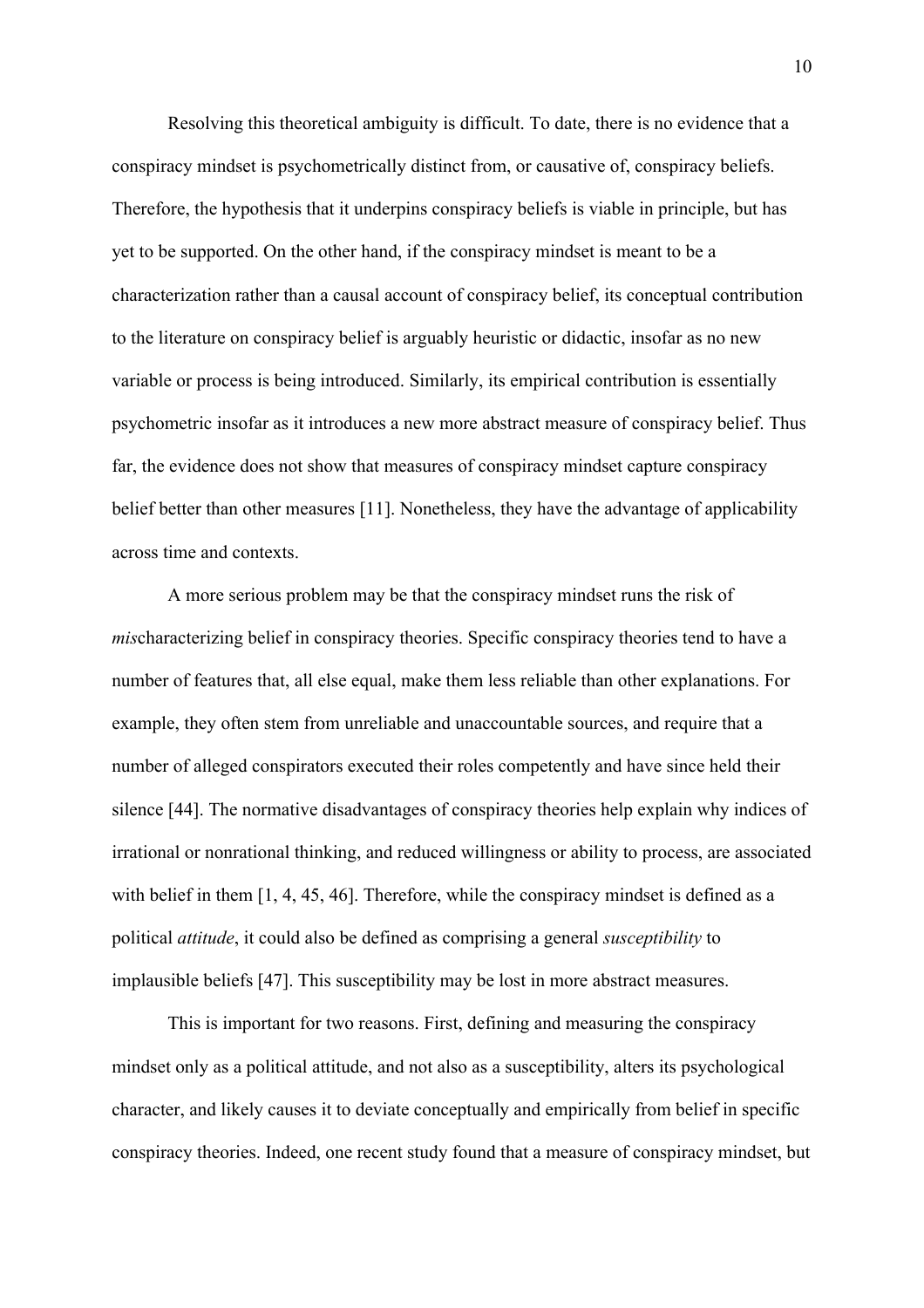not an aggregate measure of conspiracy beliefs, was negatively related to education and rational thinking [48]. Second, it also alters the ideological character of the tendency to believe in conspiracy theories, since lower education, cognitive ability, and reduced willingness to think critically have been associated with both conservatism and extremism [24, 25, 49, 50] and since conspiracy theories may form part of an ideologically relevant contemporary epistemic lassitude incorporating misinformation and "fake news" [50]. The predisposition to believe in specific conspiracy theories may therefore turn out to interact with ideology quite differently from measures of conspiracy mindset.

### **Conclusion**

Conspiracy theories are of undoubted political and ideological significance. Although they are found across the ideological spectrum, they are more prevalent at its extremes, and likely contribute to ideological polarization, prejudice, and grievance. The notion that conspiracy beliefs comprise a political attitude or mindset represents a much needed effort to build theory and has already generated important insights and discoveries. However, it has some important limitations, including ambiguity about whether it attempts to explain or merely describe belief in conspiracy theories. Further, belief in conspiracy theories clearly represents not only an attitudinal disposition but a tendency to subscribe to normatively weak beliefs, and is the outcome, like ideological orientations, of cognitive styles and cognitive limitations. It is important that theorizing about the political and ideological character of conspiracy theories does not ignore this, even as it builds on the insight that conspiracy theories tend to be characterized by attitudinal aversion to (allegedly) powerful groups.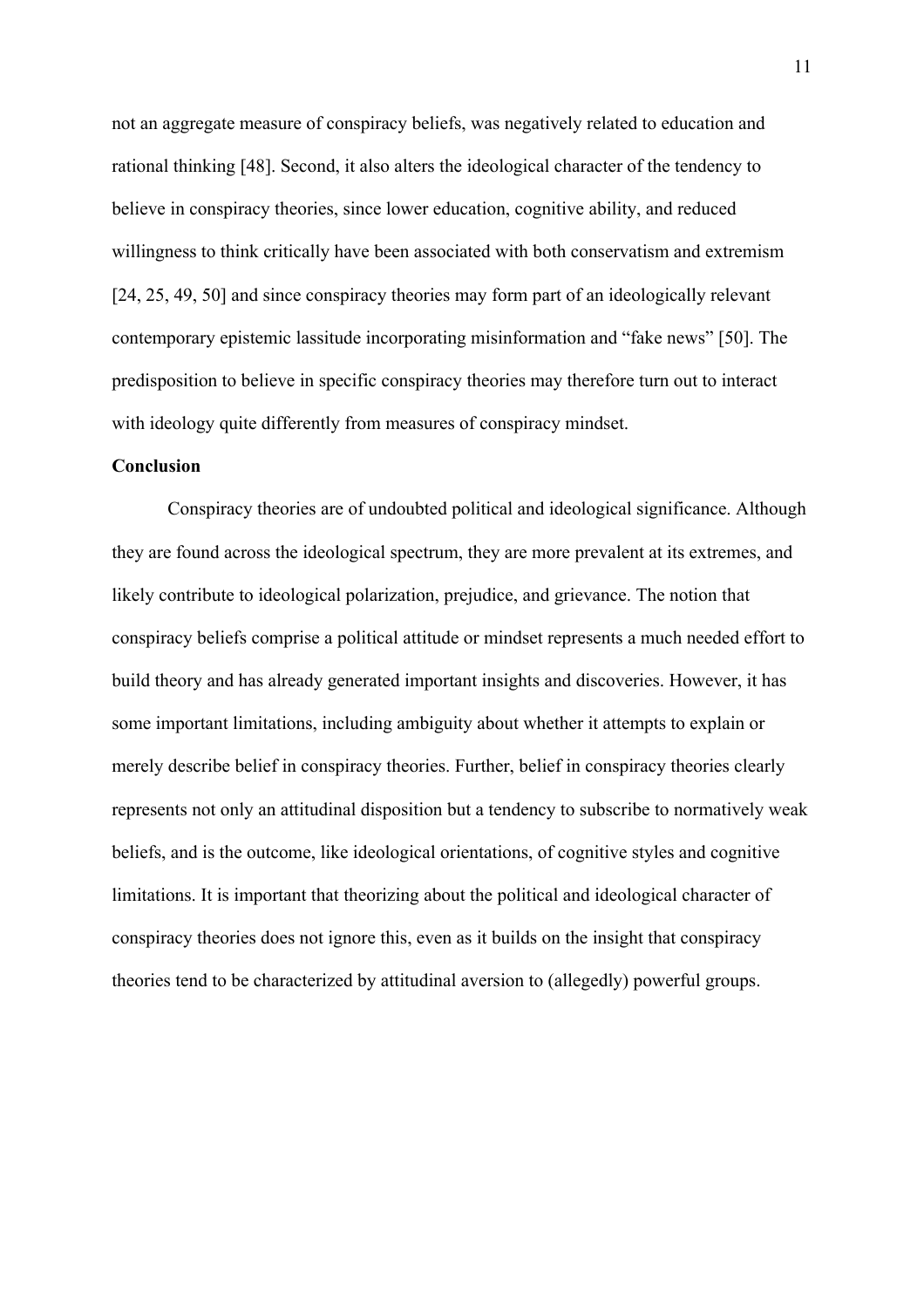#### **References**

[1] \*\* Douglas KM, Sutton RM, Cichocka A: **The psychology of conspiracy theories.** *Curr Dir Psychol Sci,* 2017, **26**: 538-542.

This brief review paper highlights three psychological motives that underpin belief in conspiracy theories, and discusses whether believing in conspiracy theories allows people to achieve these motives.

- [2] \*\* Douglas KM, Uscinski J, Sutton RM, Cichocka A, Nefes T, Ang C.S. Deravi F: **Understanding conspiracy theories.** *Adv Polit Psy* 2019, **40**: 3-35. This paper provides a comprehensive and interdisciplinary review of the academic research on conspiracy theories from the social sciences.
- [3] van Prooijen J-W, van Vugt M: **Conspiracy theories: Evolved functions and psychological mechanisms.** *Perspect Psychol Sci* 2018*,* **13**: 770-788*.*
- [4] \* van der Wal RC, Sutton RM, Lange L, Braga JPN: **Suspicious binds: Conspiracy thinking and tenuous perceptions of causal connections between co-occurring and spuriously correlated events.** *Eur J Soc Psychol* 2018*,* **48**: 970-989. This empirical work establishes that conspiracy beliefs are strongly associated with

pattern perception and magical thinking, suggesting that the "mindset" underpinning

conspiracy theories—if such a thing exists—is not necessarily political.

- [5] Knight P: *Conspiracy Culture: From the Kennedy Assassination to the X-Files.* Routledge; 2000.
- [6] Kofta M, Soral V, Bilewicz M: **What breeds conspiracy antisemitism? The role of political uncontrollability and uncertainty in the belief in a Jewish conspiracy.** *J Pers Soc Psychol* In press*.*
- [7] Swami V, Barron D, Weis L, Furnham A: (2018). **To Brexit or not to Brexit: The roles of Islamophobia, conspiracist beliefs, and integrated threat in voting intentions for**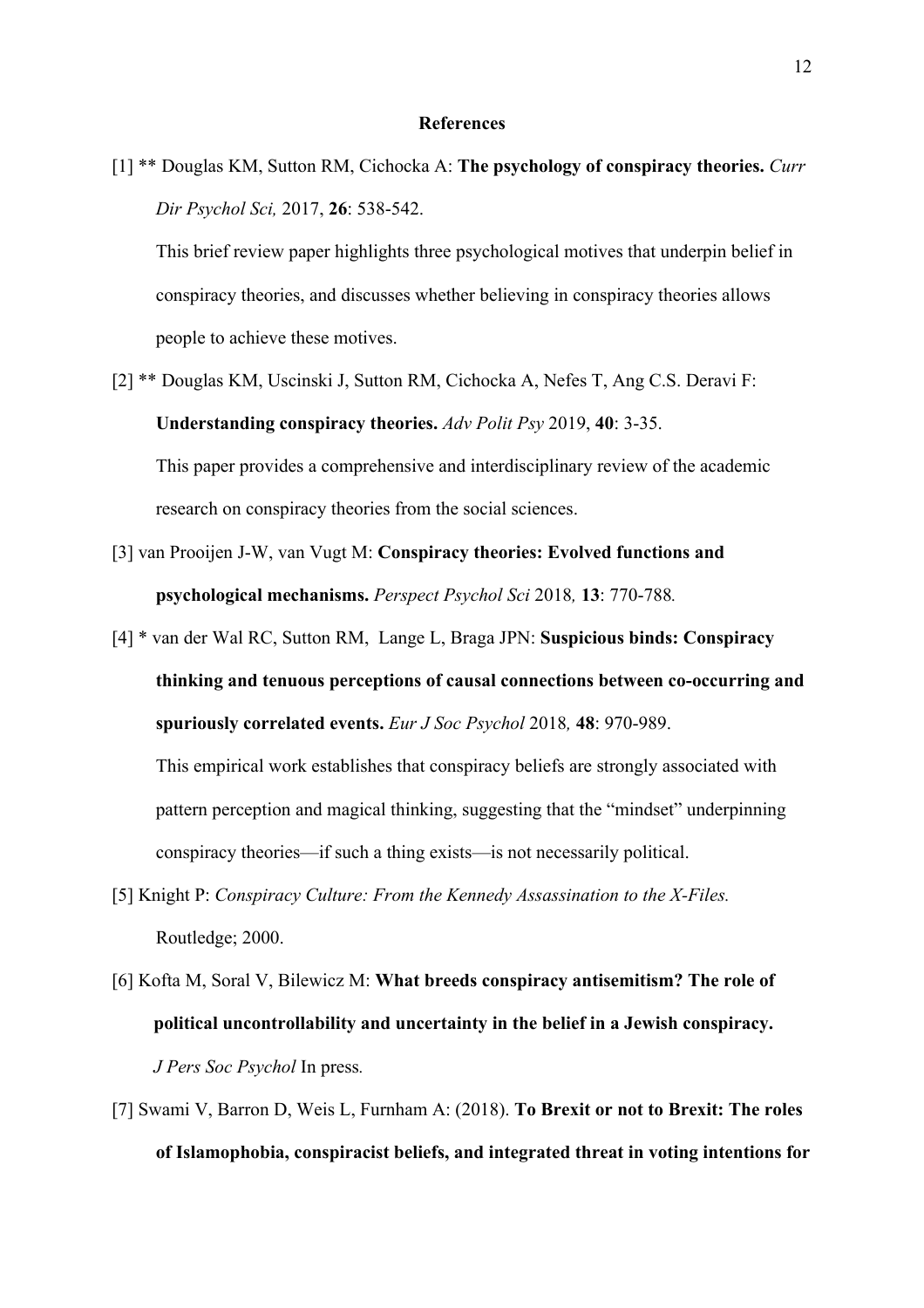**the United Kingdom European Union membership referendum.** *Brit J Psychol* 2018, **109**: 156-179.

- [8] Douglas KM, Sutton RM: **Climate change: Why the conspiracy theories are dangerous.** *B Atom Sci* 2015, **71**: 98-106.
- [9] Wood MJ, Gray D: **Right-wing authoritarianism as a predictor of pro-establishment versus anti-establishment conspiracy theories**. *Pers Indiv Differ* 2019, **138**: 163- 166.
- [10] Goertzel T: **Belief in conspiracy theories.** *Pol Psychol* 1994, **15**,: 731-742.
- [11] \* Swami V, Barron D, Weis L, Voracek M, Stieger S, Furnham A: **An examination of the factorial and convergent validity of four measures of conspiracist ideation, with recommendations for researchers.** *PLoSOne* 2017, *12*(2): e0172617

This paper takes a closer look at the factorial validity of existing conspiracy belief scales and is a useful overview of how quantitative social psychologists measure belief in conspiracy theories.

- [12] Wood MJ, Douglas KM, Sutton RM: **Dead and alive: Beliefs in contradictory conspiracy theories.** *Soc Psychol Pers Sci* 2012*,* **3**: 767-773.
- [13] Lukić P, Žeželj I, Stanković B: **How (ir) rational is it to believe in contradictory conspiracy theories?** *Europe's J Psychol* 2019, **15**: 94-107.
- [14] Sutton RM, Douglas KM: **Examining the monological nature of conspiracy theories.** In *Power, politics, and paranoia: Why people are suspicious of their leaders*. Edited by van Prooijen J-W, van Lange PAM. Cambridge University Press; 2014: 254-272.
- [15] Jolley D, Douglas KM, Leite A, Schrader T: *Belief in conspiracy theories and intentions to engage in everyday crime. Brit J Soc Psychol* 2019, **58**: 534-549.
- [16] Jolley D, Mari S, Douglas KM: **Consequences of conspiracy theories.** In *Routledge handbook of conspiracy theories*. Edited by Butter M, Knight, P. Routledge; In press.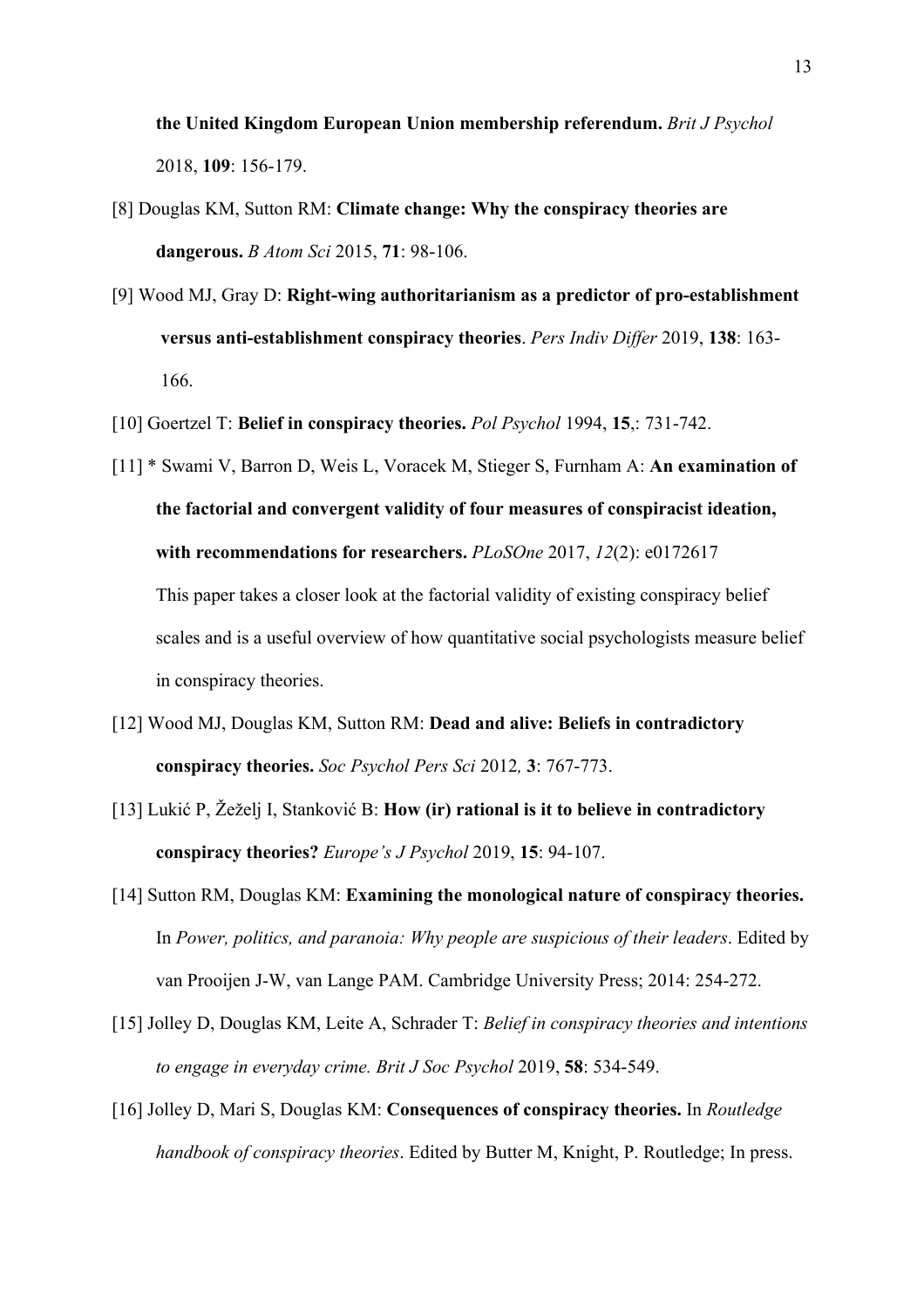- [17] Jolley D, Meleady R, Douglas KM: **Exposure to intergroup conspiracy theories promotes prejudice which spreads across groups.** *Brit J Psychol* In press.
- [18] van Prooijen J-W, Krouwel AP, Pollet TV: **Political extremism predicts belief in conspiracy theories.** *Soc Psychol Pers Sci* 2015, **6**: 570-578.
- [19] Hopp T, Vargo CJ: **Social capital as an inhibitor of online political incivility: An analysis of behavioral patterns among politically active Facebook users.** *Int J Commun-US* 2019, **13**: 4313-4333.
- [20] Uscinski JE, Parent JM: *American Conspiracy Theories*. Oxford University Press; 2014.
- [21] Miller JM, Saunders KL, Farhart CE: **Conspiracy endorsement as motivated reasoning: The moderating roles of political knowledge and trust.** *Am J Polit Sci* 2016*,* **60**: 824-844.
- [22] van Bavel JJ, Pereira A: (2018). **The partisan brain: An identity-based model of political belief.** *Trends Cogn Sci* 2018*,* **22**: 213-224.
- [23[ Morisi D, Jost JT, Singh V: **An asymmetrical "president in power" effect.** *Am Politic Sci Rev* 2019*,* **113**: 614-620.
- [24] Onraet E, van Hiel A, Dhont K, Hodson G, Schittekatte M, de Pauw S: **The association of cognitive ability with right‐wing ideological attitudes and prejudice: A meta‐ analytic review.** *Eur J Personality* 2015, **29**: 599-621.
- [25] van Hiel A, Onraet E, de Pauw S: **The relationship between social‐cultural attitudes and behavioral measures of cognitive style: A meta‐analytic integration of studies.** *Journal Pers* 2010, **78**: 1765-1800.
- [26] Imhoff R, Bruder M: **Speaking (un‐) truth to power: Conspiracy mentality as a generalised political attitude.** *Eur J Personality* 2014*,* **28**: 25-43.
- [27] Popper KR: *Conjectures and refutations.* Routledge; 1972.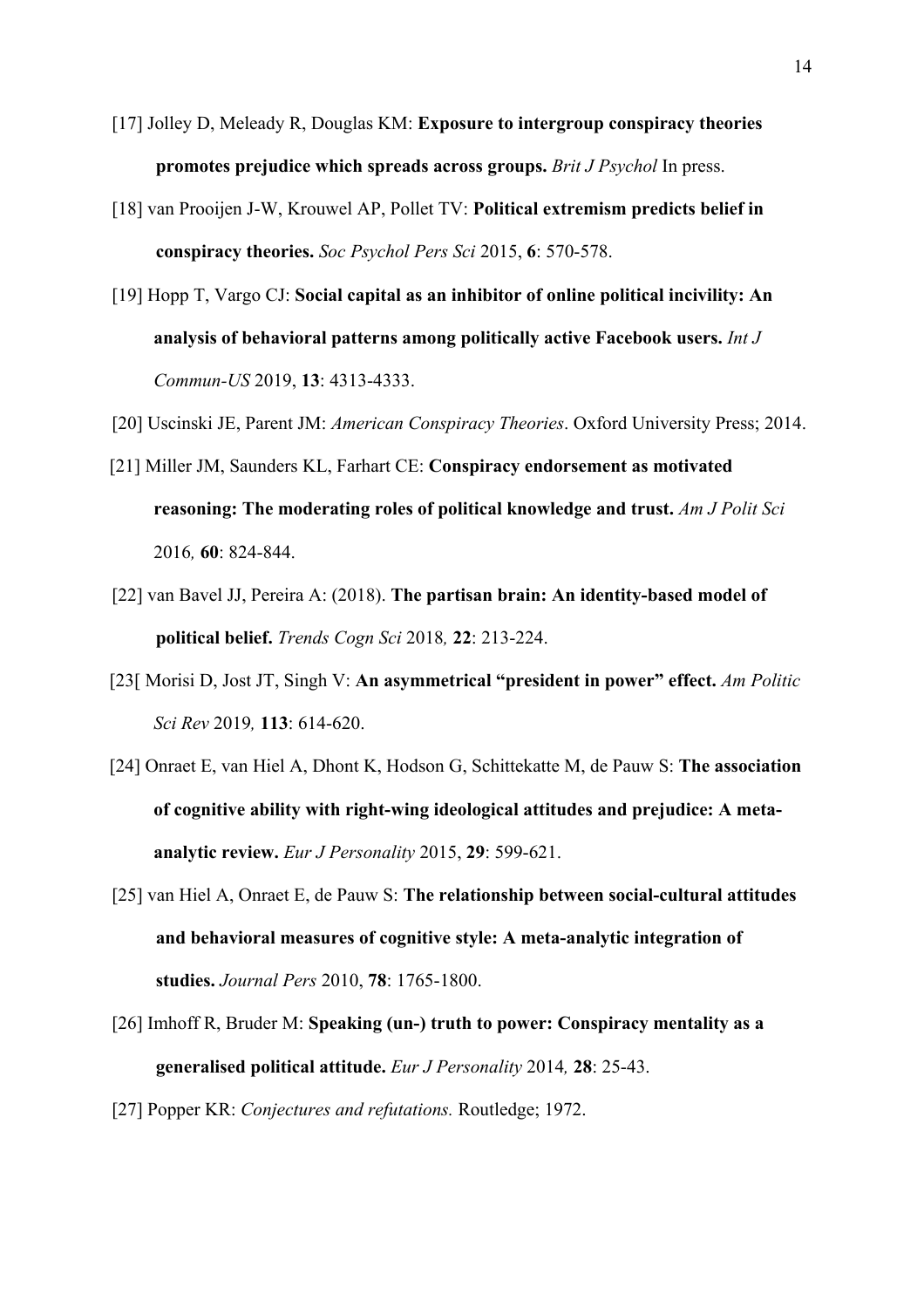- [28] De Maeyer J: **Taking conspiracy culture seriously: Journalism needs to face its epistemological trouble.** *Journalism* 2019, **20**: 21-23.
- [29] Ardèvol-Abreu A, Gil de Zúñiga H, Gámez E: **The influence of conspiracy beliefs on conventional and unconventional forms of political participation: The mediating role of political efficacy.** *Brit J Soc Psychol* In press.
- [30] Jolley D, Douglas KM: **The social consequences of conspiracism: Exposure to conspiracy theories decreases intentions to engage in politics and reduce one's carbon footprint.** *Brit J Psychol* 2014*,* **105**: 35-56.
- [31] Imhoff R, Dieterle L, Lamberty P: **Resolving the puzzle of conspiracy worldview and political activism: Belief in secret plots decreases normative but increases nonnormative political engagement.** *Soc Psychol Pers Sci* In press*.*
- [32] Castanho Silva B, Vegetti F, Littvay L: **The elite is up to something: Exploring the relation between populism and belief in conspiracy theories.** *Swiss Polit Sci Rev* 2017, **23**: 423-443.
- [33] Barkun M: *A culture of conspiracy*. University of California Press; 2001.
- [34] Brotherton R, French CC, Pickering AD: **Measuring belief in conspiracy theories: The generic conspiracist beliefs scale.** *Front Psychol* 2013*,* **4**: 279.
- [35] Dorfman R: Conspiracy city. *J Pop Film TV* 1980*,* **7**: 434-456.
- [36] Hofstadter R: *The paranoid style in American politics and other essays.* Harvard University Press; 1964.
- [37] Moscovici S: **The conspiracy mentality.** In *Changing conceptions of conspiracy*. Edited by Graumann CF, Moscovici S. Springer; 1987: 151-169.
- [38] French RP II: **The fuzziness of mindsets: Divergent conceptualizations and characterizations of mindset theory and praxis.** *Int J of Org Analysis* 2016*,* **24**: 673- 691.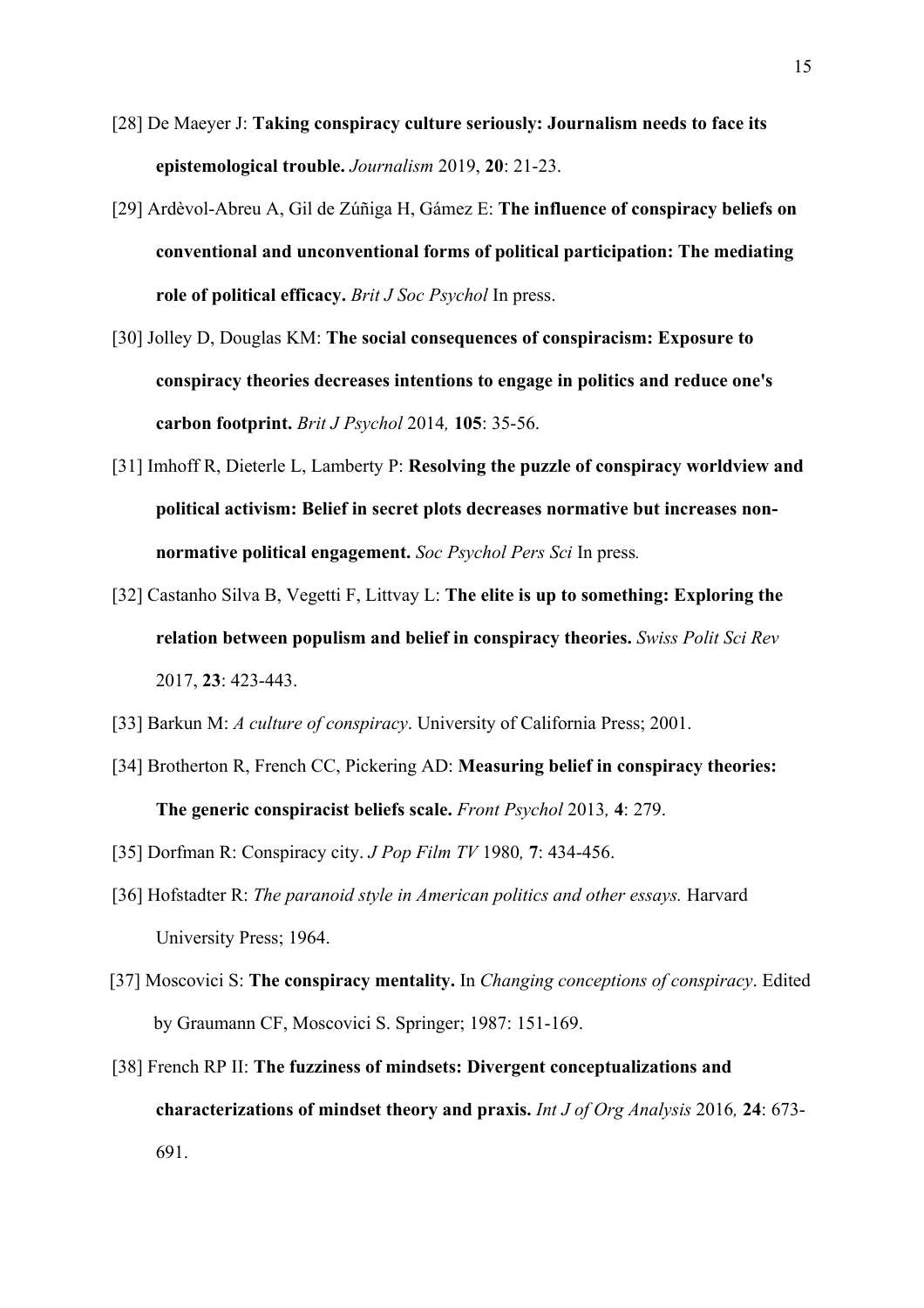[39] \*\* Franks B, Bangerter A, Bauer MH, Hall M, Noort MC: **Beyond "monologicality"? Exploring conspiracist worldviews.** *Front Psychol* 2017, **8**: 861.

The researchers interviewed "conspiracy theorists" and found that they displayed diverse political, epistemological, and metaphysical beliefs. These findings challenge the notion of a unitary conspiracy "mindset".

- [40] Furnham A: **Commercial conspiracy theories: A pilot study.** *Front Psychol* 2013*,* **4**: 379.
- [41] Wood MJ, Douglas KM: "**What about building 7?" A social psychological study of online discussion of 9/11 conspiracy theories.** *Front Psychol* 2013*,* **4**: 409.
- [42] Stojanov A, Halberstadt J: **The conspiracy mentality scale: Distinguishing between irrational and rational suspicion.** *Soc Psychol* 2019*,* **50**: 215-232.
- [43] Bruder M, Haffke P, Neave N, Nouripanah N, Imhoff R: **Measuring individual differences in generic beliefs in conspiracy theories across cultures: Conspiracy Mentality Questionnaire.** *Front Psychol* 2013, **4**: 225.
- [44] Grimes DR: **On the viability of conspiratorial beliefs.** *PLoS ONE* 2016, 11(1): e0147905.
- [45] Lantian A, Bagneux V, Delouvée S, Gauvrit N: **Maybe free thinker but not a critical one: High conspiracy belief is associated with low critical thinking ability.** https://doi.org/10.31234/osf.io/8qhx4 (2020, February 7).
- [46] \* van Prooijen J-W, Douglas KM, de Inocencio C: **Connecting the dots: Illusory pattern perception predicts belief in conspiracies and the supernatural.** *Eur J Soc Psychol* 2018*,* **48**: 320-335.

In a series of studies, this research demonstrates that illusory pattern perception is associated with belief in conspiracy theories and supernatural phenomena. Like van der